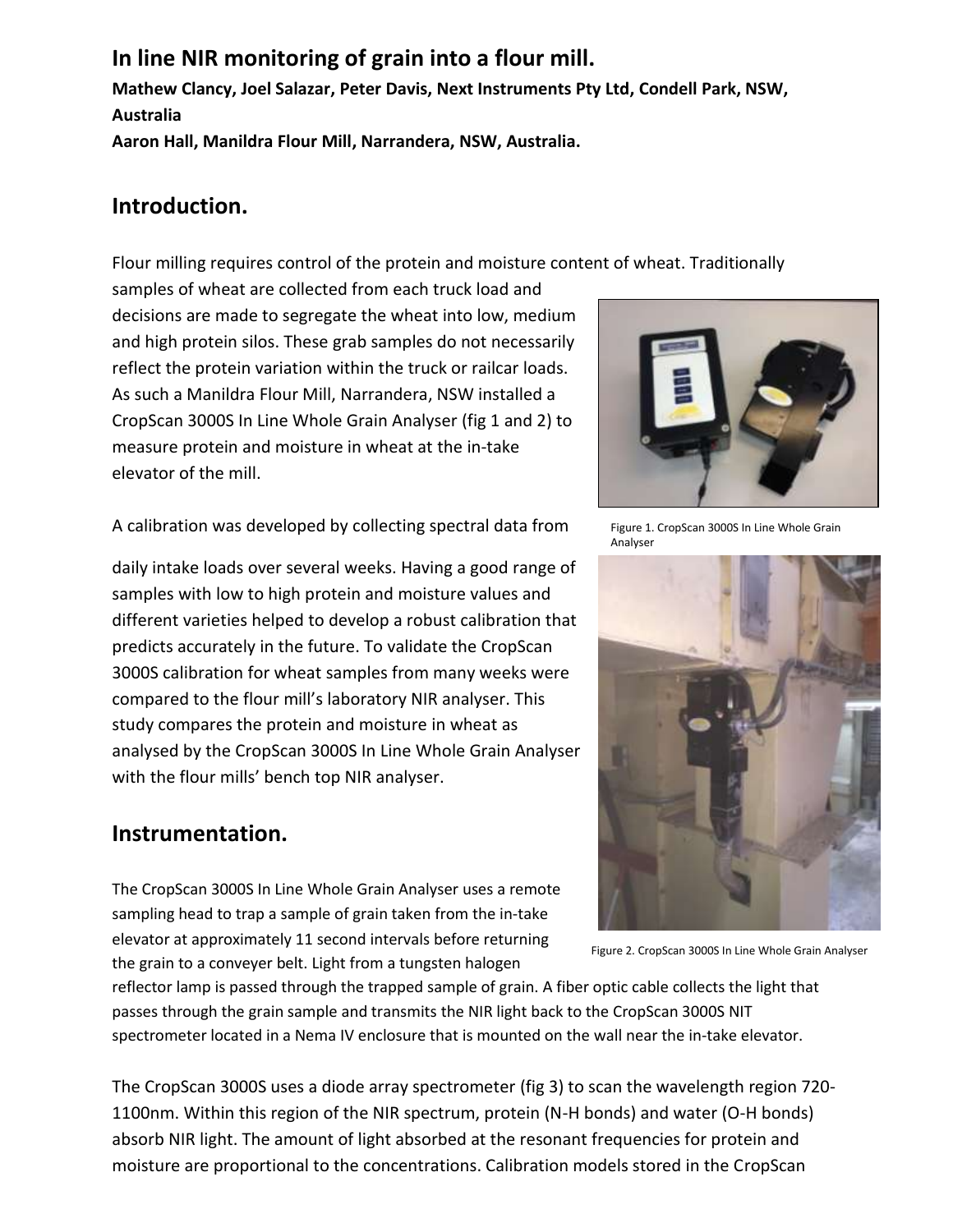3000S's computer is applied to the NIR spectrum such that the protein and moisture contents are measured every 11 seconds. The results are displayed as the individual and averaged protein and moisture values for each load received by the mill on a PC located in the mill's laboratory.



## **Calibration:**

Figure 3. Schematic of the CropScan 3000S Diode Array Detector System

380 truckloads of wheat were speared and a 500ml sub sample was collected and analysed using the Foss Infratec 1214 NIR Analyser. Each truck load of wheat was emptied into the intake elevator. The CropScan 3000S In Line Whole Grain Analyser scanned sub samples from the in-take elevator every 11 seconds or 0.35 Tonne of grain loaded into the mill. The spectral data from the CropScan 3000S were averaged for each load, Figure 4. The lab data were collected from the Infratec 1241 and combined with the CropScan spectral file. A Partial Least Squares Regression was performed on the combined calibration file using NTAS (NIR Technology Analysis Software) to develop calibration models for protein and moisture. Figures 5 and 6 show the calibration plots and statistics for protein and moisture.



**Figure 4:** Plot of NIR Spectra for Wheat.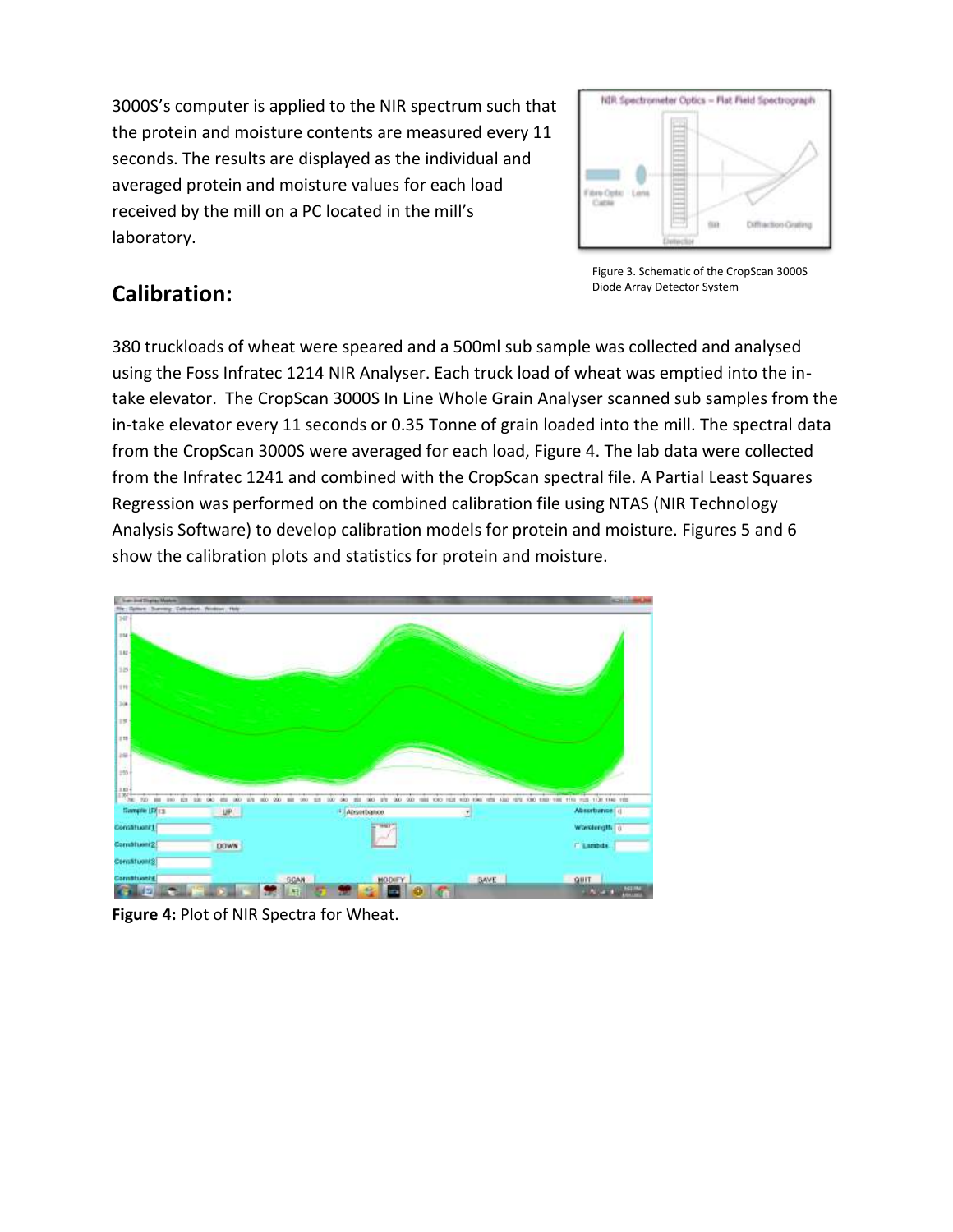

Figure 5 Calibration plot for protein. The Standard Error of Calibration (SEC) was 0.25% with a correlation  $(R^2)$  of 0.97.



**Figure 6:** Calibration plot for moisture. The Standard Error of Calibration (SEC) was 0.2% with a correlation (R2) of 0.96.

#### **Prediction.**

82 truckloads of wheat were measured over two weeks to check for accuracy and stability of the calibration models developed above. The table below shows the average protein and moisture results from the CropScan 3000S versus the average results from the laboratory NIR analyser.

Figures 7 and 8 show plots and graphs comparing the results from the CropScan 3000S In Line Whole Grain Analyser vs. the flour mill's laboratory analyser. The correlation between the CropScan 3000S and the laboratory NIR analyser is  $R^2$  = 0.968 for Protein and  $R^2$  = 0.929 for Moisture. Figures 9 and 10 show the Trend Plots for Protein and Moisture. The Trend Plots demonstrate how consistent the data is between the in line analyser and the laboratory analyser.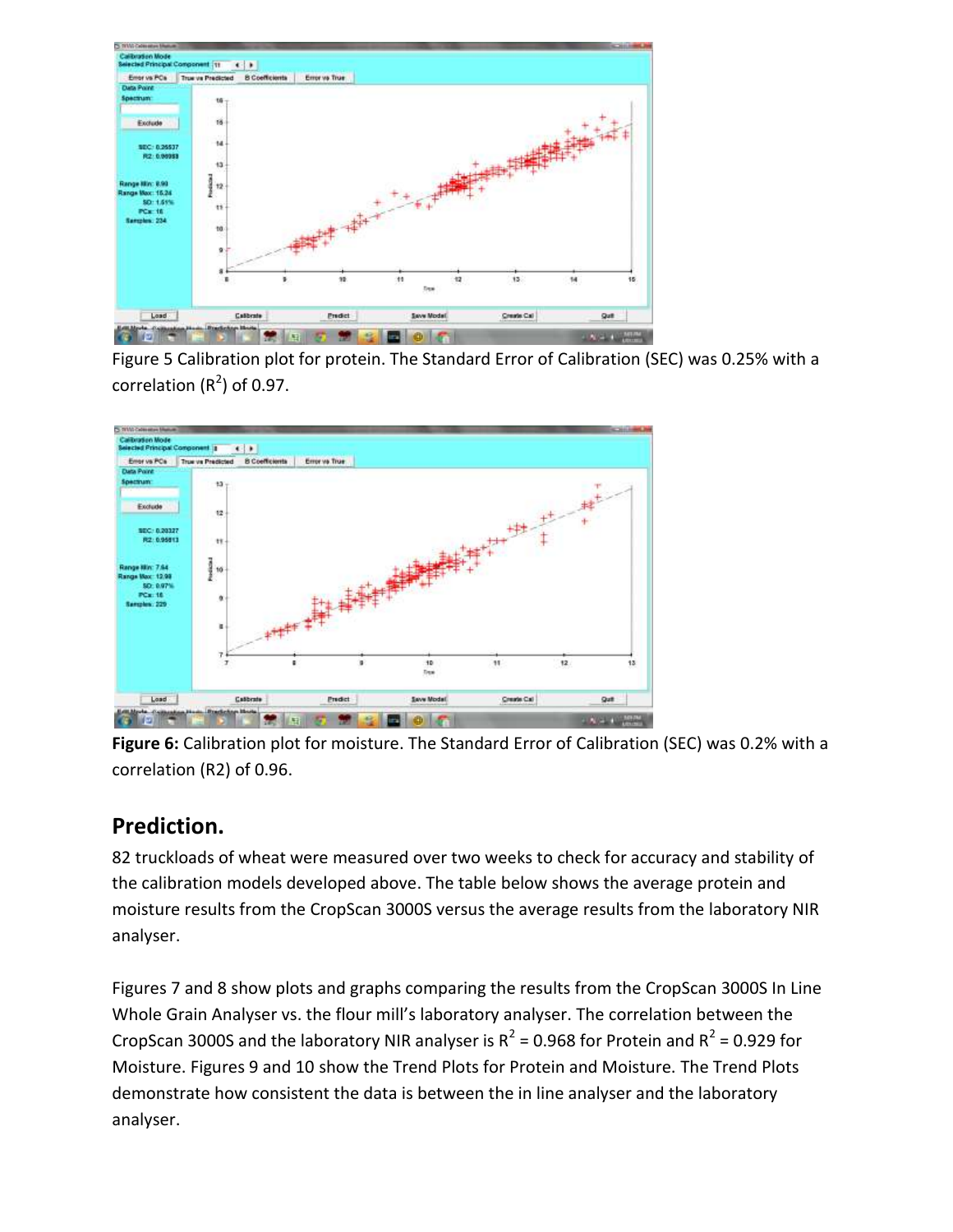

**Figure 7 and 8 Protein and Moisture Plots: CropScan 3000S vs Lab NIR**



**Figure 9 and 10. Protein and Moisture Trend Plots: CropScan 3000S vs Lab NIR**

Daily Data:

Having established that the CropScan 3000S provide consistent and reliable measurements for protein and moisture for the incoming wheat, the system was then used continuously for 6 months to monitor the intake wheat stream. A typical daily wheat intake record is shown in Figure 11. These trend plot for protein and moisture show the measurement of approximately 19 truck loads across a day, ie, April  $14<sup>th</sup>$ , 2015. The range of proteins across the 19 truck loads varied from 9% to 14.5% and the moisture varied from 8% to 11%.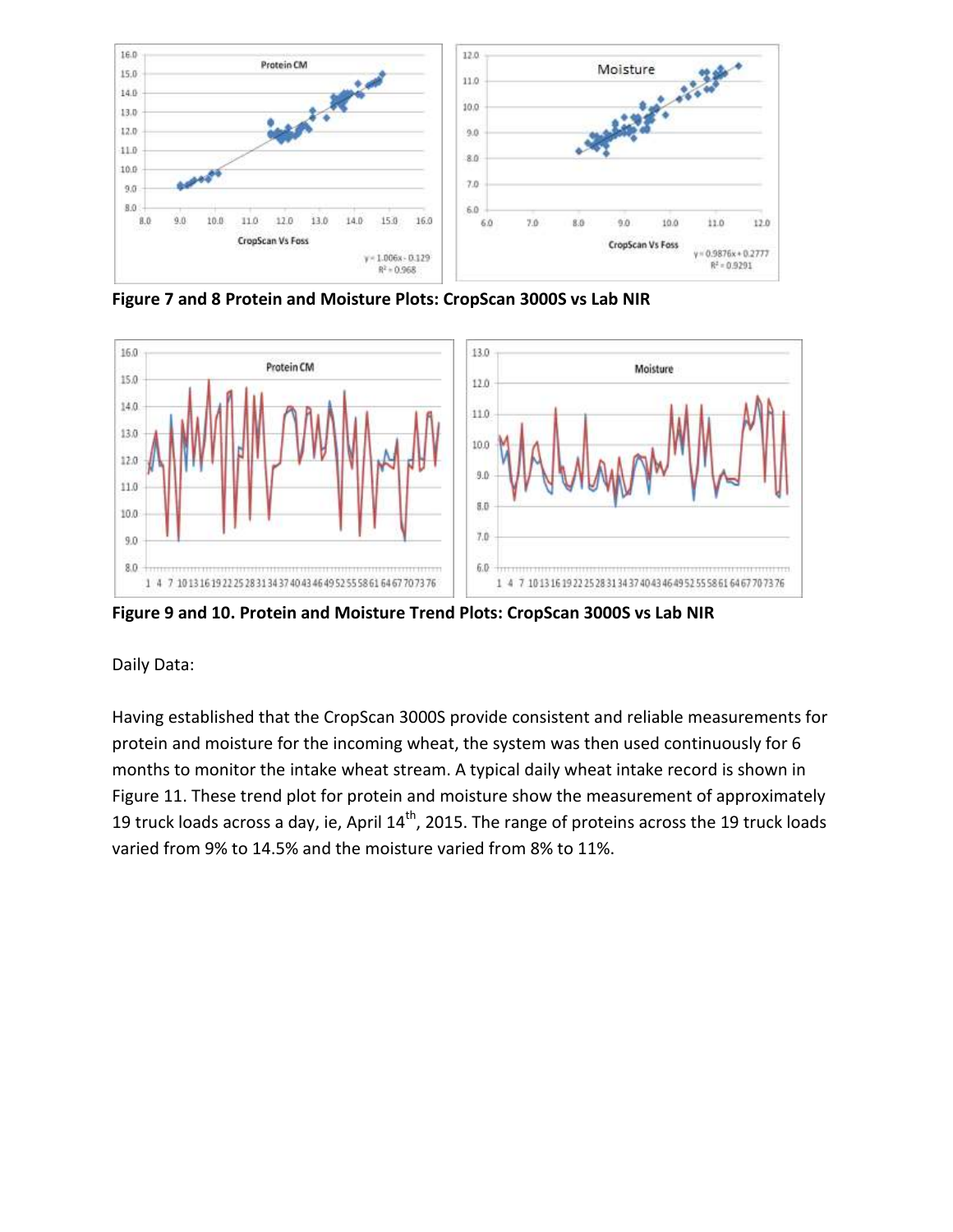

Figure 12. shows the same trend plots with a moving average of 5 readings. The moving average smooths the plots and makes it easier to see systematic changes rather than random changes.



Since an objective of the Manildra Flour Mill was to see how much variation existed with each load, figures 13 through 16 show trend plots for 4 individual loads during the day.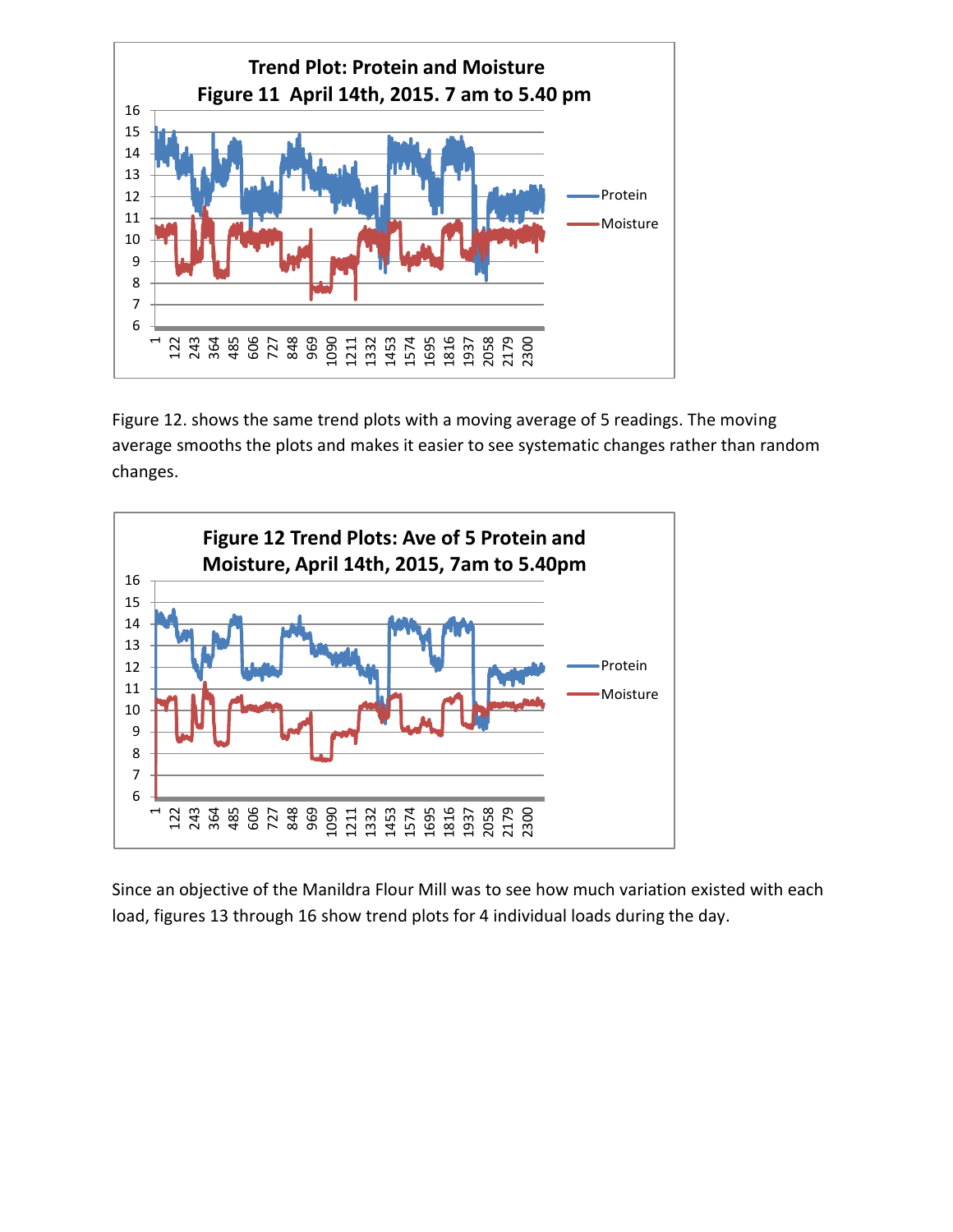

Figures 13 and 16 show loads where the protein results are consistent throughout the truck. Figure 14 and 15 show loads where the protein results shift as the load is emptied. The sample spear provides an average across the truck load however the in line measurement provides data that could be used to divert the high protein grain to achieve better segregation.

The following day provided data that highlighted the potential benefits of the in line measurement system. Figure 17 shows the trend plot of an early load where the protein varies from 14.5% at the start of the load and 12.8% at the end of the load.